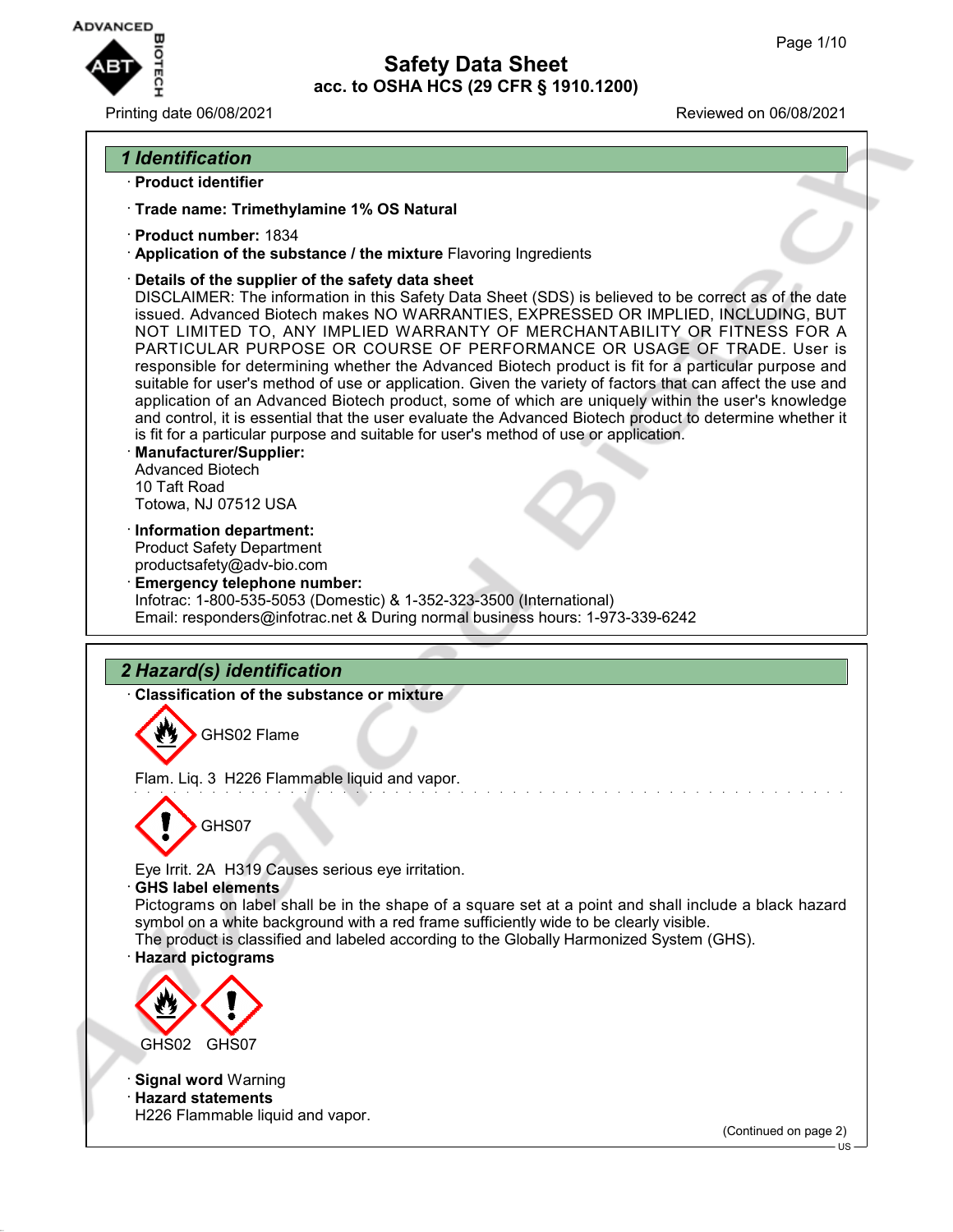

Printing date 06/08/2021 **Printing date 06/08/2021** 



#### · **Dangerous components:**

CAS: 75-50-3 EINECS: 200-875-0

≥1-≤2.5%

 Flam. Liq. 1, H224; Skin Corr. 1B, H314; Eye Dam. 1, H318; Acute Tox. 4, H302; Acute Tox. 4, H332; STOT SE 3, H335

### *4 First-aid measures*

· **Description of first aid measures**

- · **General information:** Immediately remove any clothing soiled by the product.
- · **After inhalation:** Supply fresh air; consult doctor in case of complaints.
- · **After skin contact:** Immediately rinse with water.
- · **After eye contact:**

Rinse opened eye for several minutes under running water. If symptoms persist, consult a doctor.

· **After swallowing:** If symptoms persist consult doctor.

**Trimethylamine** 

- · **Information for doctor:**
- · **Most important symptoms and effects, both acute and delayed** No further relevant information available.

(Continued on page 3)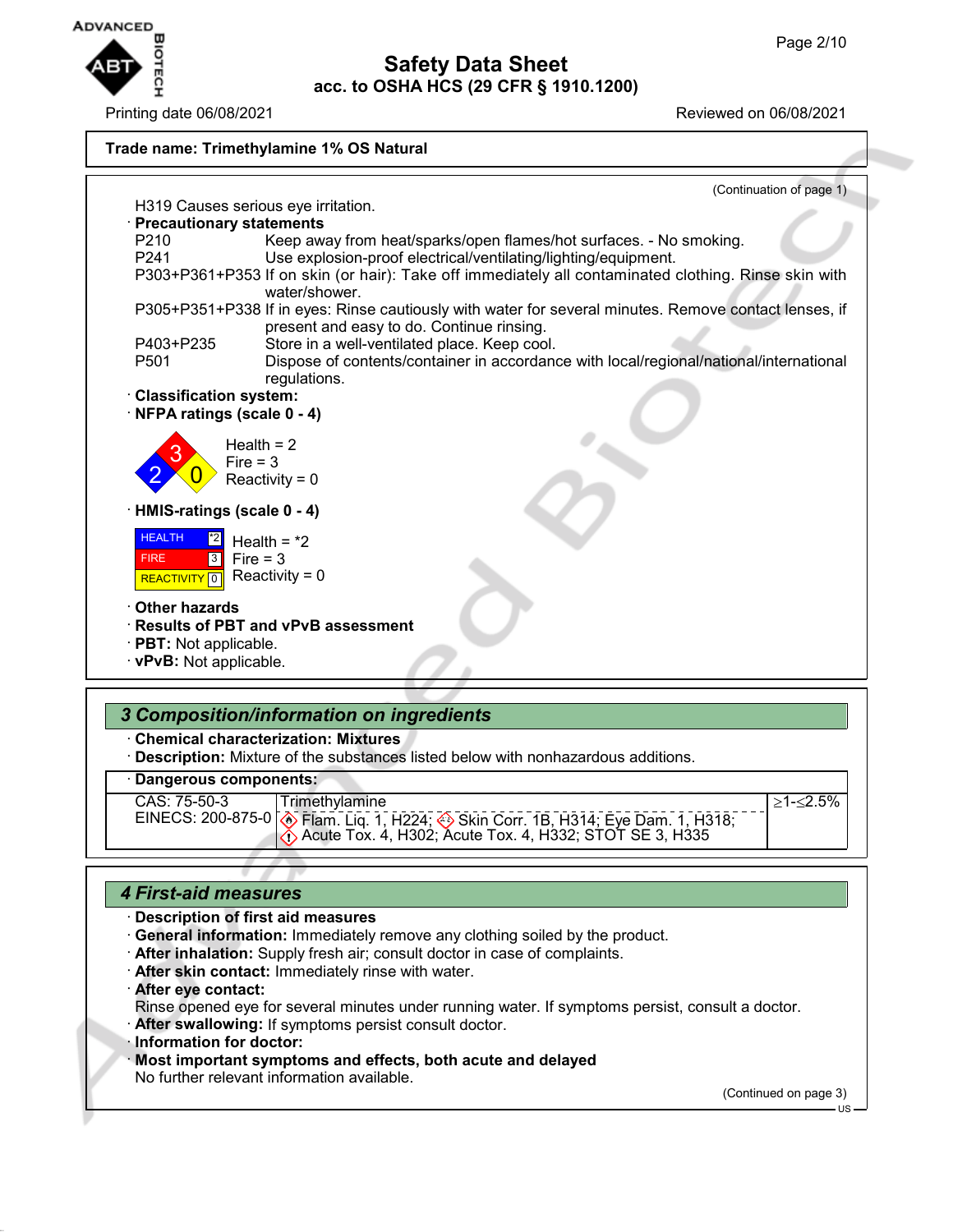

#### Printing date 06/08/2021 Reviewed on 06/08/2021

#### **Trade name: Trimethylamine 1% OS Natural**

#### (Continuation of page 2) · **Indication of any immediate medical attention and special treatment needed** No further relevant information available.

### *5 Fire-fighting measures*

- · **Extinguishing media**
- · **Suitable extinguishing agents:**
- CO2, powder or alcoholresistant foam.
- CO2, extinguishing powder or water spray. Fight larger fires with water spray or alcohol resistant foam.
- · **Special hazards arising from the substance or mixture** No further relevant information available.
- · **Advice for firefighters**
- · **Protective equipment:** No special measures required.
- · **Additional information**
- Cool endangered receptacles with water spray.

Collect contaminated fire fighting water separately. It must not enter the sewage system.

### *6 Accidental release measures*

· **Personal precautions, protective equipment and emergency procedures** Wear protective equipment. Keep unprotected persons away.

· **Environmental precautions:** Dilute with plenty of water.

Do not allow to enter sewers/ surface or ground water.

· **Methods and material for containment and cleaning up:**

Absorb with liquid-binding material (sand, diatomite, acid binders, universal binders, sawdust). Dispose contaminated material as waste according to item 13.

Ensure adequate ventilation.

- **Reference to other sections** See Section 7 for information on safe handling. See Section 8 for information on personal protection equipment. See Section 13 for disposal information.
- · **Protective Action Criteria for Chemicals**

| י וסוסטוריט וען מוויטון שוועל טריטרי |           |
|--------------------------------------|-----------|
| $PAC-1$ :                            |           |
| CAS: 75-50-3 Trimethylamine          | 8.0 ppm   |
| $PAC-2$ :                            |           |
| CAS: 75-50-3 Trimethylamine          | $120$ ppm |
| $\cdot$ PAC-3:                       |           |
| CAS: 75-50-3 Trimethylamine          | 380 ppm   |
|                                      |           |

### *7 Handling and storage*

- · **Handling:**
- · **Precautions for safe handling** No special precautions are necessary if used correctly.
- · **Information about protection against explosions and fires:**
- Keep ignition sources away Do not smoke.

Protect against electrostatic charges.

(Continued on page 4)

US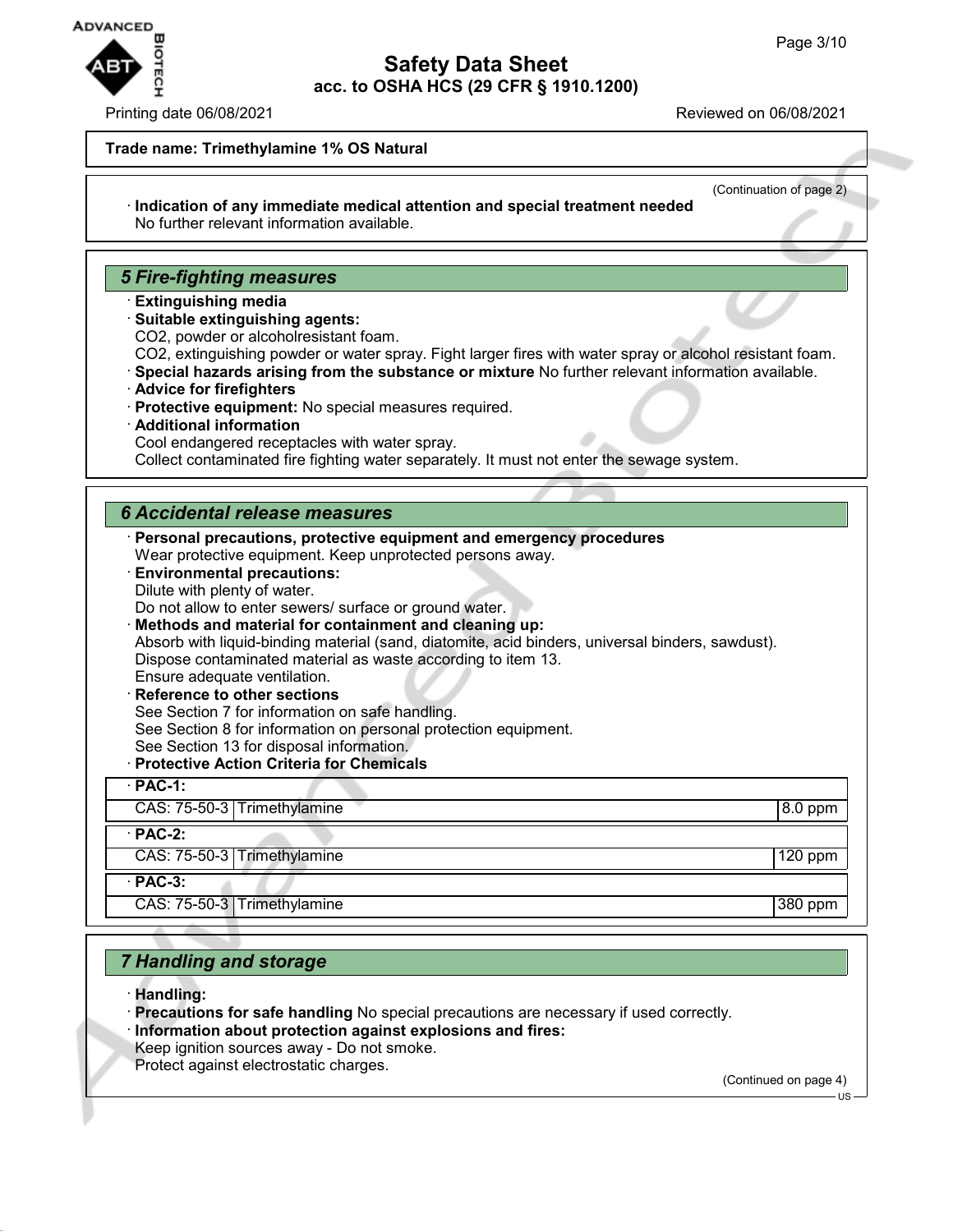

Printing date 06/08/2021 Reviewed on 06/08/2021

#### **Trade name: Trimethylamine 1% OS Natural**

(Continuation of page 3)

- · **Conditions for safe storage, including any incompatibilities**
- · **Storage:**
- · **Requirements to be met by storerooms and receptacles:** No special requirements.
- Please refer to product specification for product storage requirements.
- · **Information about storage in one common storage facility:** Not required.
- · **Further information about storage conditions:** Keep receptacle tightly sealed.
- · **Specific end use(s)** No further relevant information available.
- *8 Exposure controls/personal protection*
- · **Additional information about design of technical systems:** No further data; see item 7.
- · **Control parameters**

| Components with limit values that require monitoring at the workplace: |  |  |
|------------------------------------------------------------------------|--|--|
|                                                                        |  |  |

| CAS: 75-50-3 Trimethylamine |  |
|-----------------------------|--|
|-----------------------------|--|

- REL Short-term value: 36 mg/m<sup>3</sup>, 15 ppm Long-term value: 24 mg/m<sup>3</sup>, 10 ppm
- TLV  $\vert$  Short-term value: 36 mg/m<sup>3</sup>, 15 ppm
	- Long-term value:  $12 \text{ mg/m}^3$ , 5 ppm
- WEEL | Long-term value: 1 ppm

· **Additional information:** The lists that were valid during the creation were used as a basis.

- · **Exposure controls**
- · **Personal protective equipment:**
- · **General protective and hygienic measures:**
- Keep away from foodstuffs, beverages and feed.
- Immediately remove all soiled and contaminated clothing.
- Wash hands before breaks and at the end of work.
- Avoid contact with the eyes.
- Avoid contact with the eyes and skin.
- · **Breathing equipment:** Not required.
- · **Protection of hands:**



Protective gloves

The glove material has to be impermeable and resistant to the product/ the substance/ the preparation. Due to missing tests no recommendation to the glove material can be given for the product/ the preparation/ the chemical mixture.

Selection of the glove material should be based on consideration of the penetration times, rates of diffusion and the degradation

### · **Material of gloves**

The selection of the suitable gloves does not only depend on the material, but also on further marks of quality and varies from manufacturer to manufacturer. As the product is a preparation of several substances, the resistance of the glove material can not be calculated in advance and has therefore to be checked prior to the application.

**Penetration time of glove material** 

The exact break through time has to be determined by the manufacturer of the protective gloves and has to be observed.

(Continued on page 5)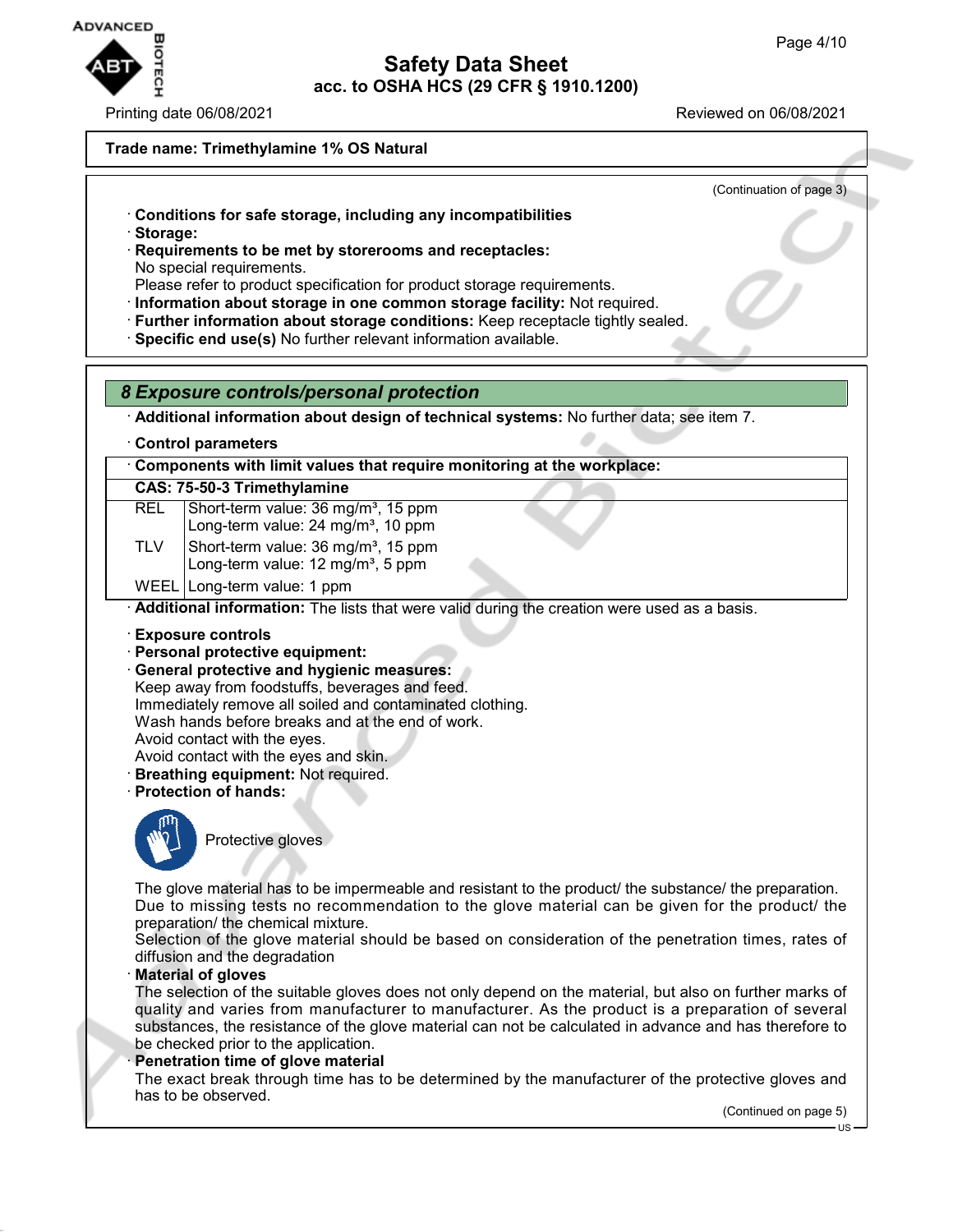US



## **Safety Data Sheet acc. to OSHA HCS (29 CFR § 1910.1200)**

Printing date 06/08/2021 Reviewed on 06/08/2021

# **Trade name: Trimethylamine 1% OS Natural** (Continuation of page 4) · **Eye protection:** Tightly sealed goggles *9 Physical and chemical properties* · **Information on basic physical and chemical properties** · **General Information** · **Appearance: Form:** Liquid **Color:** Color: **According to product specification** · Odor: **Odor: According to product specification** · Odor threshold: Not determined. · **pH-value:** Not determined. · **Change in condition Melting point/Melting range:** Undetermined. **Boiling point/Boiling range:** Undetermined. · **Flash point:** 25 °C (77 °F) · **Flammability (solid, gaseous):** Not applicable. · **Decomposition temperature:** Not determined. · **Auto igniting: Auto igniting: Product is not selfigniting.** · **Danger of explosion:** Product is not explosive. However, formation of explosive air/ vapor mixtures are possible. · **Explosion limits: Lower:** 2 Vol %<br> **Upper:** 2 Vol %<br>
11.6 Vol **Upper:** 11.6 Vol % **· Vapor pressure:**  $\qquad \qquad \bullet \qquad \qquad$  Not determined. **· Density:** Not determined. **· Relative density** Not determined. **· Vapor density** Not determined. **Evaporation rate** Not determined. · **Solubility in / Miscibility with** Water: **Water:** Fully miscible. · **Partition coefficient (n-octanol/water):** Not determined. · **Viscosity: Dynamic:** Not determined.<br> **Kinematic:** Not determined. **Not determined.** · **Solvent content: VOC content:** 0.00 % 0.0 g/l / 0.00 lb/gal (Continued on page 6)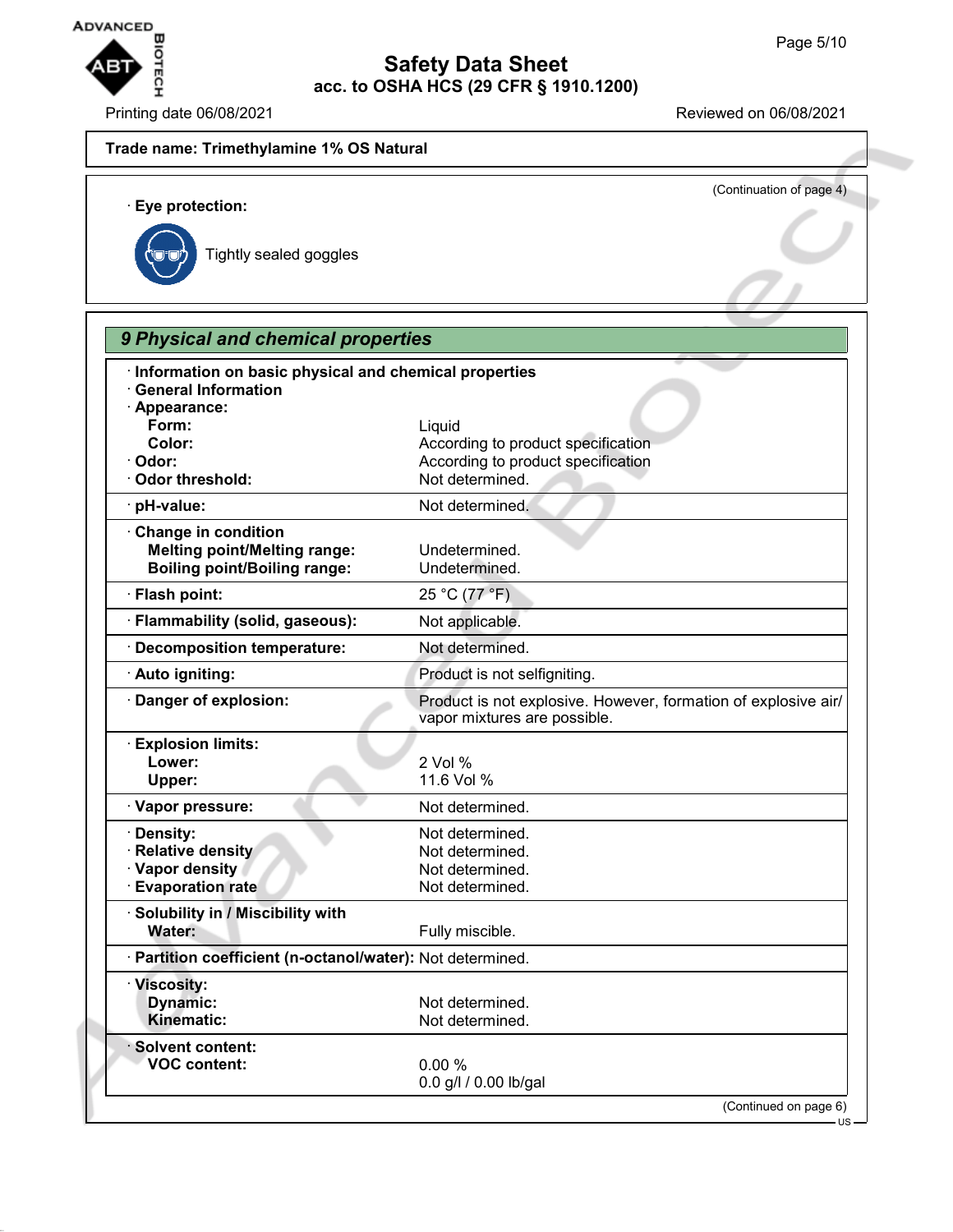

Printing date 06/08/2021 Reviewed on 06/08/2021

(Continuation of page 5)

**Trade name: Trimethylamine 1% OS Natural**

**Solids content:** 0.0 %

**Other information** No further relevant information available.

## *10 Stability and reactivity*

- · **Reactivity** No further relevant information available.
- · **Chemical stability**
- · **Thermal decomposition / conditions to be avoided:**

No decomposition if used according to specifications.

- · **Possibility of hazardous reactions** No dangerous reactions known.
- · **Conditions to avoid** No further relevant information available.
- · **Incompatible materials:** No further relevant information available.
- · **Hazardous decomposition products:** No dangerous decomposition products known.

## *11 Toxicological information*

- · **Information on toxicological effects**
- · **Acute toxicity:**

#### · **LD/LC50 values that are relevant for classification:**

**ATE (Acute Toxicity Estimate)**

Oral LD50 76,600 mg/kg (ATE)

Inhalative  $LC50/4$  h 1,100 mg/l (ATE)

#### · **Primary irritant effect:**

- · **on the skin:** No irritant effect.
- · **on the eye:** Irritating effect.
- · **Sensitization:** No sensitizing effects known.
- · **Additional toxicological information:**

The product shows the following dangers according to internally approved calculation methods for preparations:

Irritant

- · **Carcinogenic categories**
- · **IARC (International Agency for Research on Cancer)**

None of the ingredients is listed.

#### · **NTP (National Toxicology Program)**

None of the ingredients is listed.

#### · **OSHA-Ca (Occupational Safety & Health Administration)**

None of the ingredients is listed.

## *12 Ecological information*

- · **Toxicity**
- · **Aquatic toxicity:** No further relevant information available.
- · **Persistence and degradability** No further relevant information available.
- · **Behavior in environmental systems:**
- · **Bioaccumulative potential** No further relevant information available.

(Continued on page 7)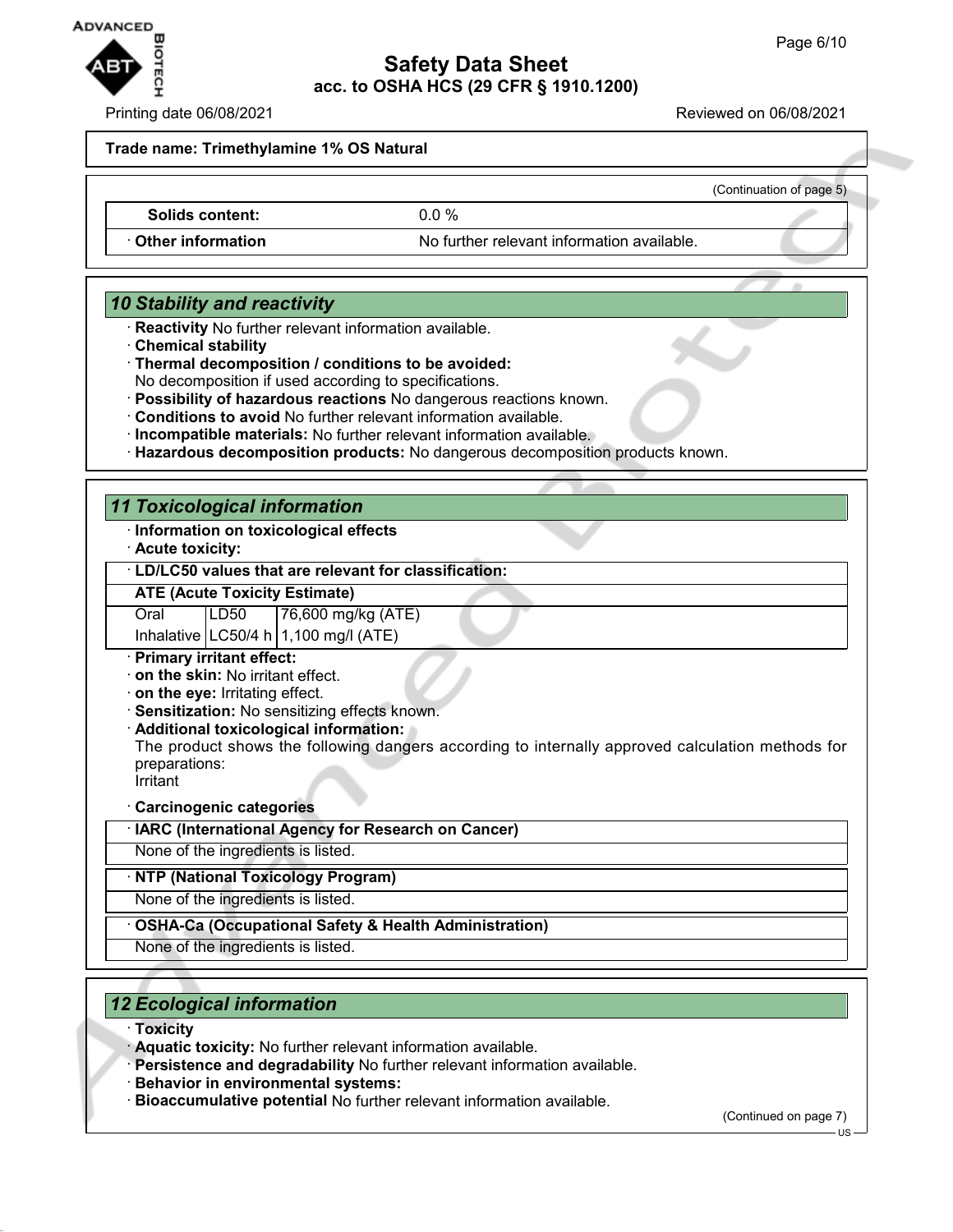

Printing date 06/08/2021 Reviewed on 06/08/2021

(Continuation of page 6)

#### **Trade name: Trimethylamine 1% OS Natural**

- · **Mobility in soil** No further relevant information available.
- · **Additional ecological information:**
- · **General notes:**
- Water hazard class 1 (Self-assessment): slightly hazardous for water
- Do not allow undiluted product or large quantities of it to reach ground water, water course or sewage system.
- · **Results of PBT and vPvB assessment**
- · **PBT:** Not applicable.
- · **vPvB:** Not applicable.
- · **Other adverse effects** No further relevant information available.

### *13 Disposal considerations*

- · **Waste treatment methods**
- · **Recommendation:**

Must not be disposed of together with household garbage. Do not allow product to reach sewage system.

- · **Uncleaned packagings:**
- · **Recommendation:** Disposal must be made according to official regulations.
- · **Recommended cleansing agent:** Water, if necessary with cleansing agents.

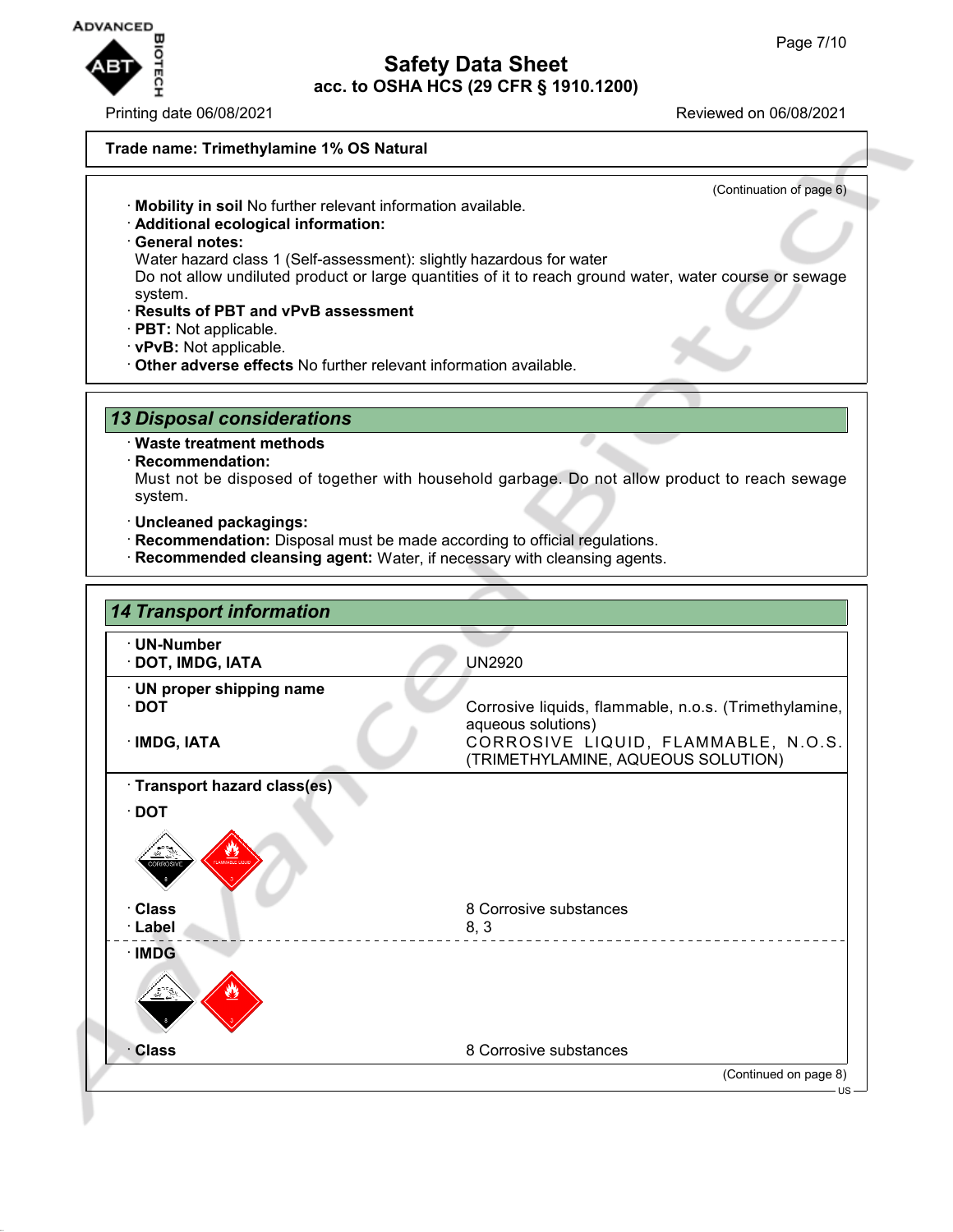

Printing date 06/08/2021 Reviewed on 06/08/2021

#### **Trade name: Trimethylamine 1% OS Natural**

|                                                  | (Continuation of page 7)                                                                            |  |
|--------------------------------------------------|-----------------------------------------------------------------------------------------------------|--|
| · Label                                          | 8/3                                                                                                 |  |
| · IATA                                           |                                                                                                     |  |
|                                                  |                                                                                                     |  |
| · Class                                          | 8 Corrosive substances                                                                              |  |
| · Label                                          | 8(3)                                                                                                |  |
| · Packing group                                  |                                                                                                     |  |
| · DOT, IMDG, IATA                                | $\mathbf{I}$                                                                                        |  |
| <b>Environmental hazards:</b>                    | Not applicable.                                                                                     |  |
| Special precautions for user                     | <b>Warning: Corrosive substances</b>                                                                |  |
| · Hazard identification number (Kemler code): 83 |                                                                                                     |  |
| <b>EMS Number:</b>                               | $F-E$ , S-C                                                                                         |  |
| · Stowage Category<br>· Stowage Code             | F<br>SW1 Protected from sources of heat.                                                            |  |
|                                                  | SW2 Clear of living quarters.                                                                       |  |
| Transport in bulk according to Annex II of       |                                                                                                     |  |
| <b>MARPOL73/78 and the IBC Code</b>              | Not applicable.                                                                                     |  |
| · Transport/Additional information:              |                                                                                                     |  |
| $\cdot$ DOT                                      |                                                                                                     |  |
| <b>Quantity limitations</b>                      | On passenger aircraft/rail: 1 L                                                                     |  |
|                                                  | On cargo aircraft only: 30 L                                                                        |  |
| $\cdot$ IMDG                                     |                                                                                                     |  |
| · Limited quantities (LQ)<br>1 <sub>L</sub>      |                                                                                                     |  |
| <b>Excepted quantities (EQ)</b>                  | Code: E2                                                                                            |  |
|                                                  | Maximum net quantity per inner packaging: 30 ml<br>Maximum net quantity per outer packaging: 500 ml |  |
| · UN "Model Regulation":                         | UN 2920 CORROSIVE LIQUID, FLAMMABLE, N.O.S.                                                         |  |
|                                                  | (TRIMETHYLAMINE, AQUEOUS SOLUTION), 8 (3), II                                                       |  |

## *15 Regulatory information* · **Safety, health and environmental regulations/legislation specific for the substance or mixture** · **Sara** · **Section 355 (extremely hazardous substances):** None of the ingredients is listed. · **Section 313 (Specific toxic chemical listings):** None of the ingredients is listed. · **TSCA (Toxic Substances Control Act):** All components have the value ACTIVE. · **Hazardous Air Pollutants** None of the ingredients is listed. (Continued on page 9)

US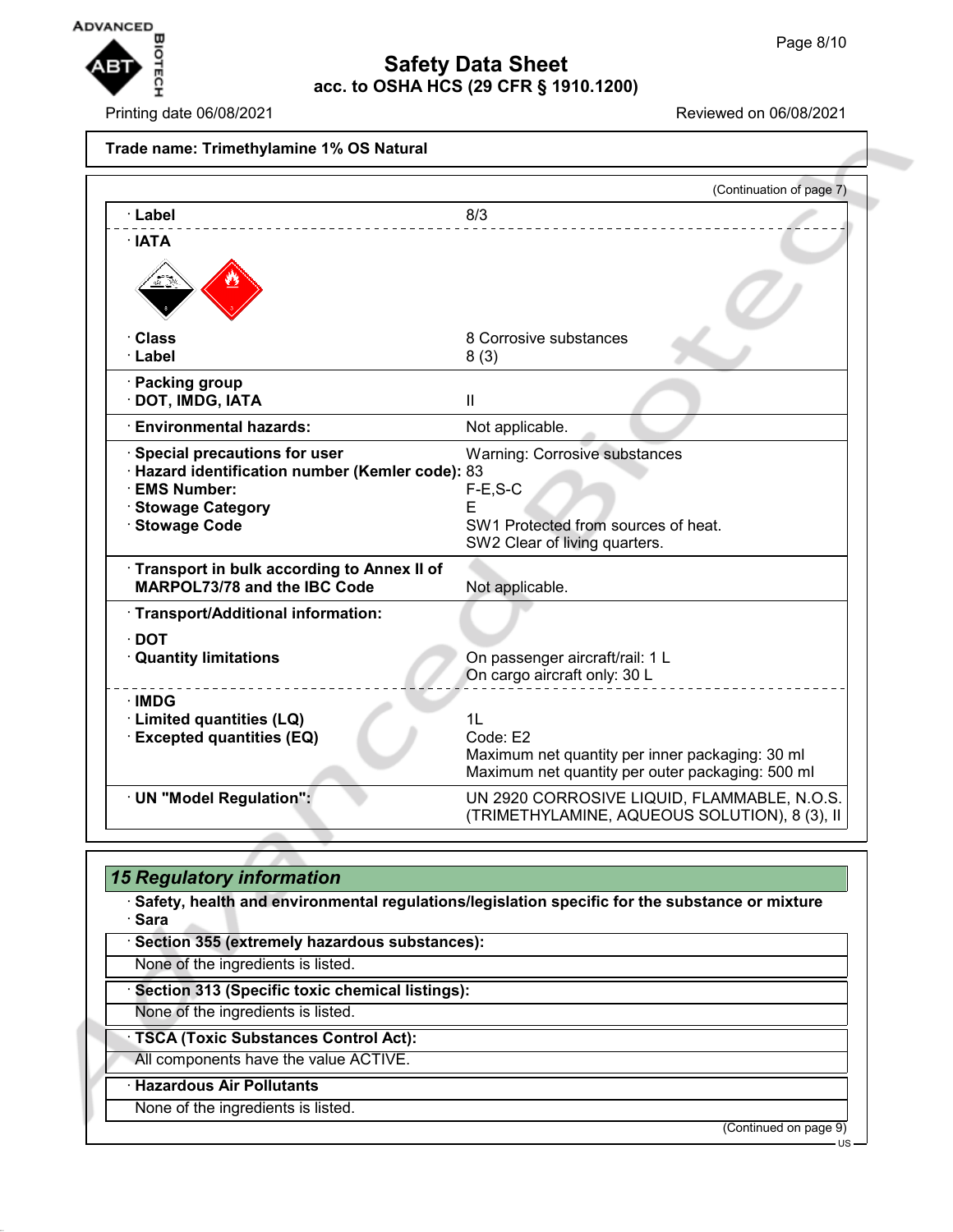

#### Printing date 06/08/2021 Reviewed on 06/08/2021

### **Trade name: Trimethylamine 1% OS Natural**

| <b>Proposition 65</b>                                                  | (Continuation of page 8)                                                                                                                                                                                                                                                                    |
|------------------------------------------------------------------------|---------------------------------------------------------------------------------------------------------------------------------------------------------------------------------------------------------------------------------------------------------------------------------------------|
|                                                                        | <b>Chemicals known to cause cancer:</b>                                                                                                                                                                                                                                                     |
|                                                                        | None of the ingredients is listed.                                                                                                                                                                                                                                                          |
|                                                                        | Chemicals known to cause reproductive toxicity for females:                                                                                                                                                                                                                                 |
|                                                                        | None of the ingredients is listed.                                                                                                                                                                                                                                                          |
|                                                                        | Chemicals known to cause reproductive toxicity for males:                                                                                                                                                                                                                                   |
|                                                                        | None of the ingredients is listed.                                                                                                                                                                                                                                                          |
|                                                                        | Chemicals known to cause developmental toxicity:                                                                                                                                                                                                                                            |
|                                                                        | None of the ingredients is listed.                                                                                                                                                                                                                                                          |
|                                                                        | <b>Carcinogenic categories</b>                                                                                                                                                                                                                                                              |
|                                                                        | <b>EPA (Environmental Protection Agency)</b>                                                                                                                                                                                                                                                |
|                                                                        | None of the ingredients is listed.                                                                                                                                                                                                                                                          |
|                                                                        | TLV (Threshold Limit Value)                                                                                                                                                                                                                                                                 |
|                                                                        | None of the ingredients is listed.                                                                                                                                                                                                                                                          |
|                                                                        | NIOSH-Ca (National Institute for Occupational Safety and Health)                                                                                                                                                                                                                            |
|                                                                        | None of the ingredients is listed.                                                                                                                                                                                                                                                          |
|                                                                        | Pictograms on label shall be in the shape of a square set at a point and shall include a black hazard<br>symbol on a white background with a red frame sufficiently wide to be clearly visible.<br>The product is classified and labeled according to the Globally Harmonized System (GHS). |
| <b>Hazard pictograms</b>                                               |                                                                                                                                                                                                                                                                                             |
| GHS02 GHS07                                                            |                                                                                                                                                                                                                                                                                             |
|                                                                        | H226 Flammable liquid and vapor.<br>H319 Causes serious eye irritation.                                                                                                                                                                                                                     |
|                                                                        | <b>Precautionary statements</b><br>Keep away from heat/sparks/open flames/hot surfaces. - No smoking.                                                                                                                                                                                       |
|                                                                        | Use explosion-proof electrical/ventilating/lighting/equipment.<br>P303+P361+P353 If on skin (or hair): Take off immediately all contaminated clothing. Rinse skin with                                                                                                                      |
| <b>Signal word Warning</b><br><b>Hazard statements</b><br>P210<br>P241 | water/shower.<br>P305+P351+P338 If in eyes: Rinse cautiously with water for several minutes. Remove contact lenses, if<br>present and easy to do. Continue rinsing.                                                                                                                         |
| P403+P235<br>P501                                                      | Store in a well-ventilated place. Keep cool.<br>Dispose of contents/container in accordance with local/regional/national/international<br>regulations.                                                                                                                                      |

## *16 Other information*

This information is based on our present knowledge. However, this shall not constitute a guarantee for any specific product features and shall not establish a legally valid contractual relationship.

(Continued on page 10)